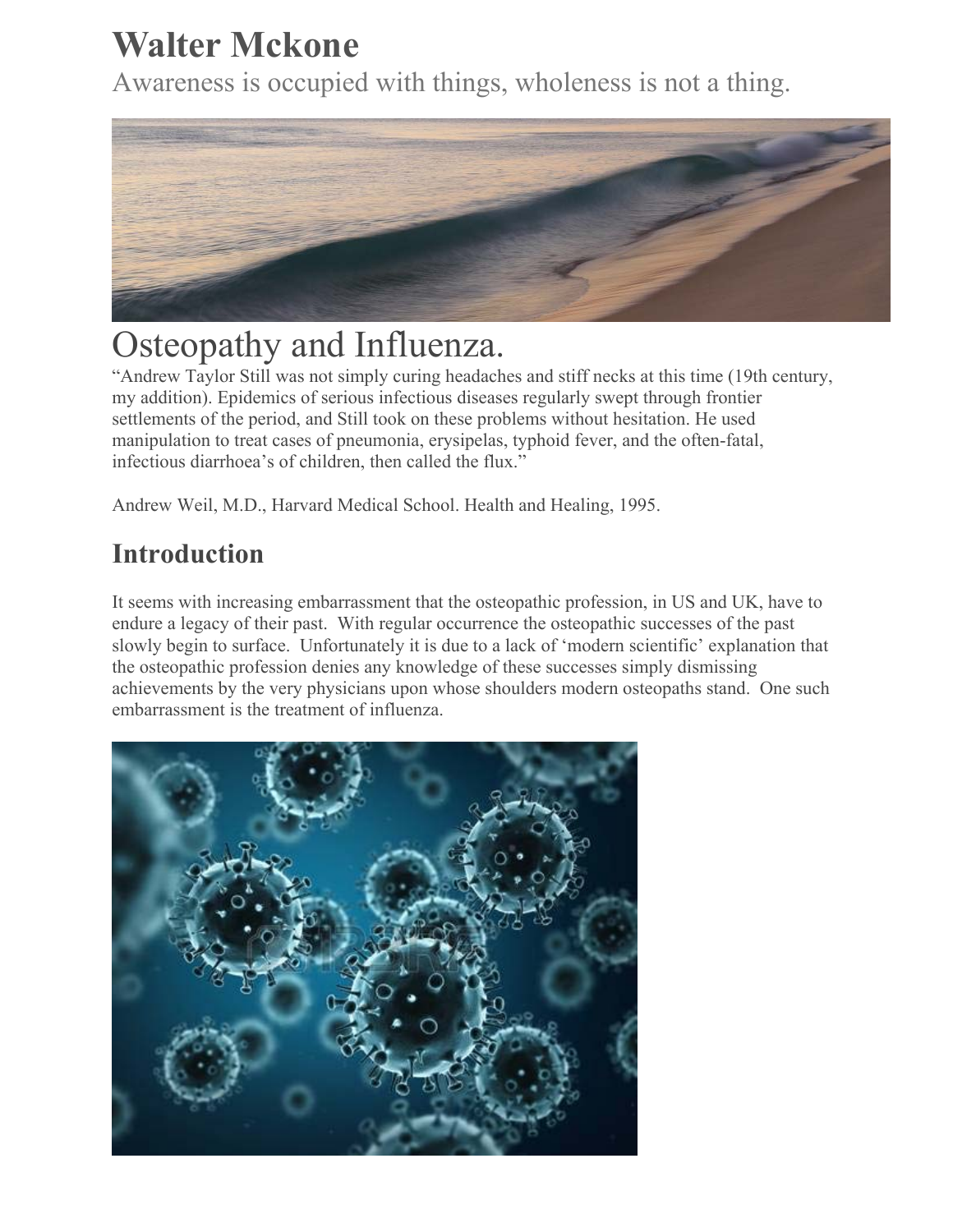While researching for other publications over the past 15 years I came across papers and articles on the treatment of influenza. Not just one or two papers and articles but running into treble figures all in osteopathic journals. If there were so many papers why had nobody mentioned this in osteopathic training and during continuing professional development? What I have discovered is fascinating. It was not that the osteopaths didn't know the treatment of influenza but they actively denied any knowledge of influenza treatment, until recently.

In this short essay/compilation I will try to explain how the osteopaths managed, treated and saved the lives of thousands especially during the 1918-19 pandemic in which an estimated 70 million died world wide. I will refer to old and new documents giving references of source material that will allow you to follow up any further investigations.

The first recoded cases were French soldiers in the trenches during WW1. There is no evidence that even though it was called Spanish flu that it originated from Spain, in Spain they call it French flu. In Britain the earliest cases were in Glasgow and in the following months over 200,000 people died throughout Britain.



# **What the Journals Say.**

Ward (1937) gave an interesting introduction to influenza when he wrote:

"Influenza is regarded as the last and greatest uncontrolled pestilence and continues to challenge the best efforts of the osteopathic school of practice to marshal its scientific resources to combat it.

"It is interesting to note that the word *influenza* was first used by the Italians in 1743 to denote some *influence*, as it was thought then that this disease, heretofore known as "epidemic catarrh", was caused by an influence of unknown origin, probably the stars, while to the French influenza was known as *la grippe* from the word *agipper* to attack."

It may have grabbed your attention that the first paragraph talks of influenza and osteopathic practice. It definitely grabbed my attention about ten years ago while researching for other publications. I have now turned towards the issue of osteopathy and influenza to try and clear once and for all the major role of osteopaths in the 1918-19 pandemic of influenza for the public and for the modern osteopath.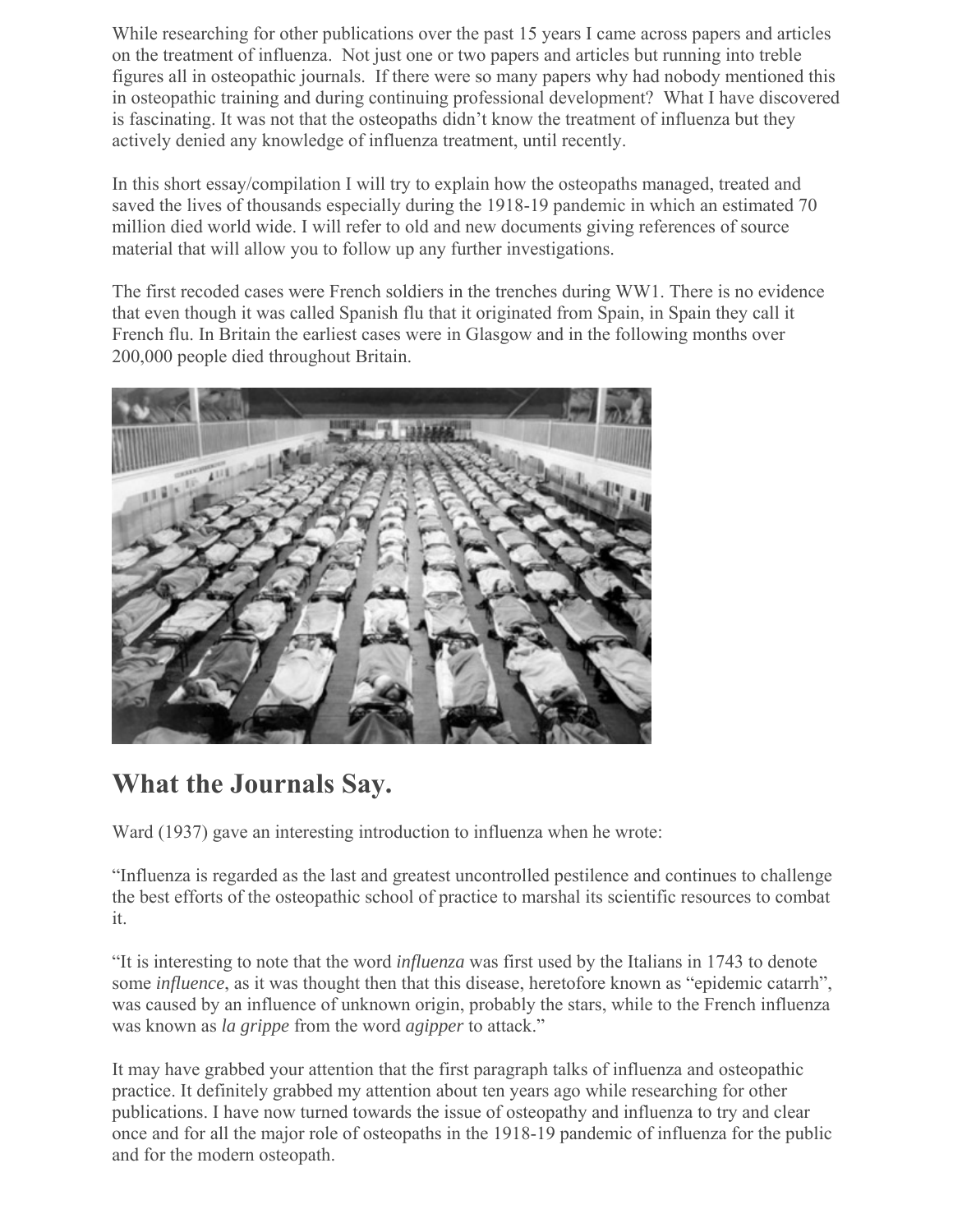In an editorial of *The Journal of the American Osteopathic Association* (JAOA), January 1919, R. Kendrick Smith, D.O., Boston wrote:

"Osteopathy's opportunity is today at its zenith. The necessity for osteopathy was never so apparent. And yet the danger to osteopathy looms more menacing than ever before. One of the greatest dangers is in the possibility that the osteopathic profession will not rise quickly enough to meet this great opportunity. Delay spells ruin for osteopathy."

Ward continued…

"The influenza pandemic gives us two strings to our bow. Never in the history of the civilised world has there been such evidence of incompetence in the medical profession as in its abject failure to meet the present situation. Not only is the medical profession aware of this, but the lay public has received a jolt in its confidence in medicine which will last many years. Six million deaths in three months is the price paid by the world for the incompetence of loudly lauded modern medicine. Half a million American lives is the price paid by this country, more than our total causalities in the war."

The above reflects the feeling among osteopathic physicians during and after the epidemic towards the medical profession due to the arrogance of its approach and the reluctance to join forces with the osteopathic profession. Modern medicine has been trying to claw its way back to respectability ever since. Why is it that the only epidemic they scare us with is the one they have little power over, the deadly bird flu? Television programmes, newspaper and magazine articles are flooded with the fear of a bird influenza epidemic. Yes, it may be on the way but I have a feeling that the medical profession is trying to set a stage of disaster so that the real disaster won't seem as bad as their predictions. Anyway this essay and compilation is about the potential of osteopathy not the failure of medicine.

Papers published in the JAOA after the epidemic were under the title "*Experience with the Epidemic*." It is around these personal experiences that the greatest contribution to the reality of clinical practice comes to light. You may be unaware that osteopaths in the United States have complete rights to prescribe drugs and perform surgery as doctors do in the United Kingdom. Osteopaths in the US are physicians and surgeons who as part of their initial training were taught to use their hands. Here are a few extracts sent to *The Journal* by physicians.

"Regarding the "flu" I wish to give my experience with it during the past epidemic…Handled thirty-seven cases of well defined "flu" having omitted all cases not well defined.

"Their ages ran from 3 years to 60 years. The highest fever in any case that I attended from beginning was 103 degrees; the average duration of fever two and two-third days; average duration of treatment four and one-half days. Had no cases of pneumonia. One case threatened with it, but did not develop, and was free from symptoms in twenty-four hours.

"The results that I have got have left a very strong impression with the people that osteopathy is the treatment for the "flu." One person told me that the M.D. (medical doctor) told them if they get the "flu" to call the osteopath. No doubt many have had more cases than I and if they gave good or better results, osteopathy has gained many friends."

*Geo. Moffett, D.O., Elizabeth, Ill. (JAOA, Feb. 1919).*

"Had four cases of advanced influenzal pneumonia that had been under the care of medical doctors before I took them on; two of these died.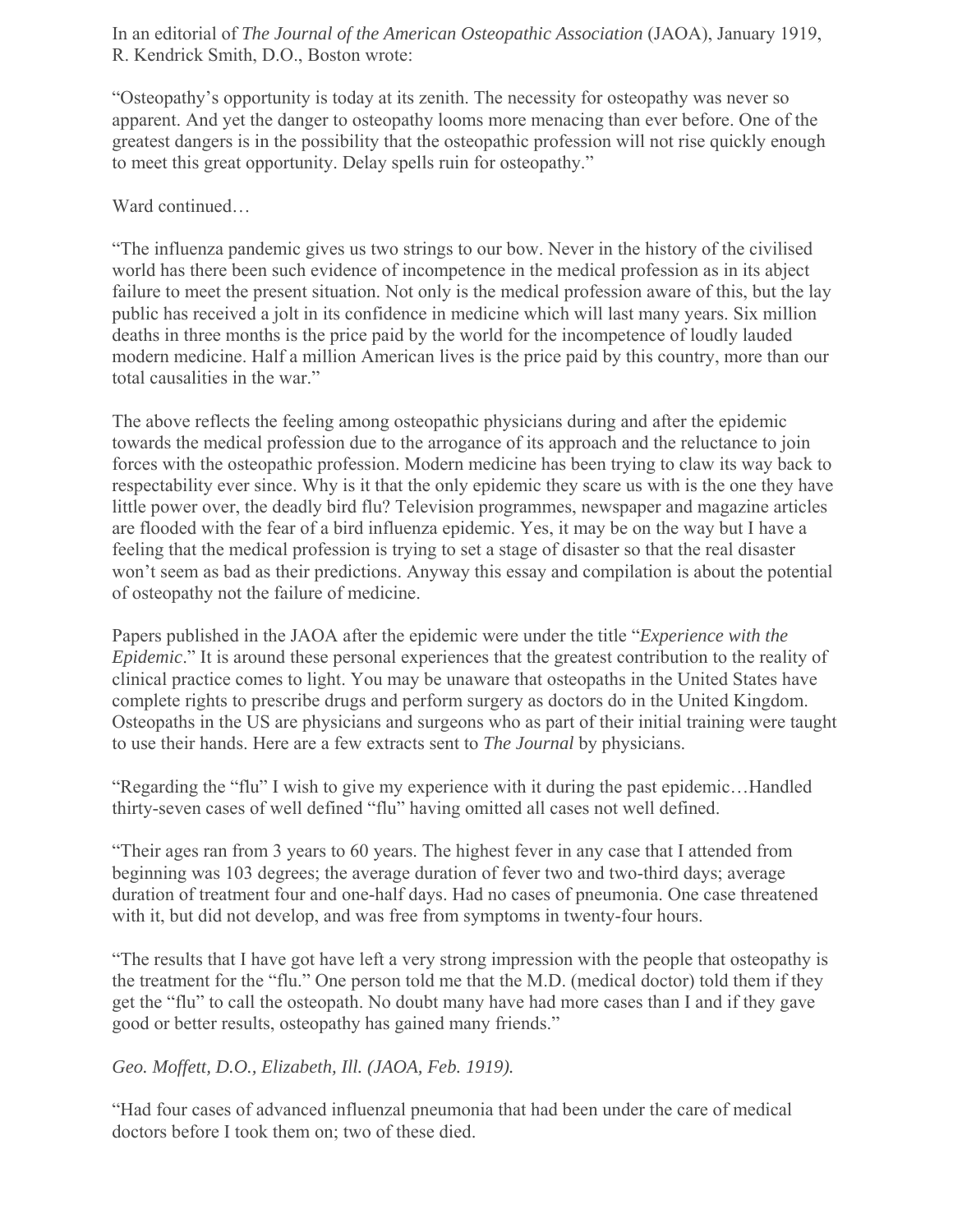"I feel that the recent epidemic has been the means of bringing osteopathy into prominence, in my community, much more than anything else that has ever happened, as I have been called into many homes to treat "flu" patients where I had never been called before.

"In closing let me say that I am the only osteopath in the largest county in Iowa."

#### *L. V. Andrews, D.O., Algona, Iowa. (JAOA, Feb. 1919)*

"During the past six months we have treated 140 cases of "flu." Nothing ever happened in our sixteen years practice that has given us so much confidence in osteopathy in acute cases. It has given us an experience in well defined infections. We have always thought that the whole body had wonderful recuperative powers if properly influenced by osteopathic manipulation."

#### *E. H. Cosner, D.O., Dayton, O. (JAOA, Feb. 1919)*

"I had 186 well-defined "flu" cases. Only one death (apoplexy). In my community only three deaths from "flu" and all treated by M. D.s and the community is continually crying for more osteopathic treatment. It has made an impression on the community that will never be forgotten.

"We need more than anything a public lecture on osteopathy two times per year at the county seat. The people are hungry to know the best way to keep well and if I was able to do this osteopathy would forever bloom in this community. Osteopathy is the principle topic in the gatherings for the last two months."

#### *J. L. Fetzer, D. O., Dalton, Mo. (JAOA, March, 1919)*

"In my practice we have treated over 150 cases which showed definite symptoms of influenza, and our death rate so far is zero."

#### *L. M. Bush, D. O., Jersey City, N. J. (JAOA, March, 1919)*

"One hundred per cent efficiency is the only term that correctly describes osteopathy as the rational and reliable therapy for universal use in cases of Spanish or any other type of influenza.

"To date I have had eighty-seven cases of this particular disease without a single death; no pneumonia or other complication of any kind whatsoever. There is not an M. D. in this vicinity with such a record and the "dear public" is finding out something of the value of osteopathy as compared with ancient medical methods in the care of really acute and dangerous diseases."

#### *James A. Cozart, D. O., Canonsburg, PA. (JAOA, March 1919)*

"in summing up will say that osteopathy has made a wonderful impression on the community. Three of us here, Dr. Yoder and Dr. Olmstead, also reported great success. We note that the patients that have died have been those who were drugged, allowed to eat at will (that's poison) or disobeyed instructions. Have had five cases of "flu" during pregnancy and all got well."

*W. L. Burnard, D. O., York, Neb. (JAOA, April, 1919)*

"I had 150 well defined cases of "flu." Gave two treatments per day for three days…. It made a great impression upon the public and has brought me more patients than I have been able to handle."

*W. B. Linville, D. O. Middletown, O. (JAOA, April, 1919)*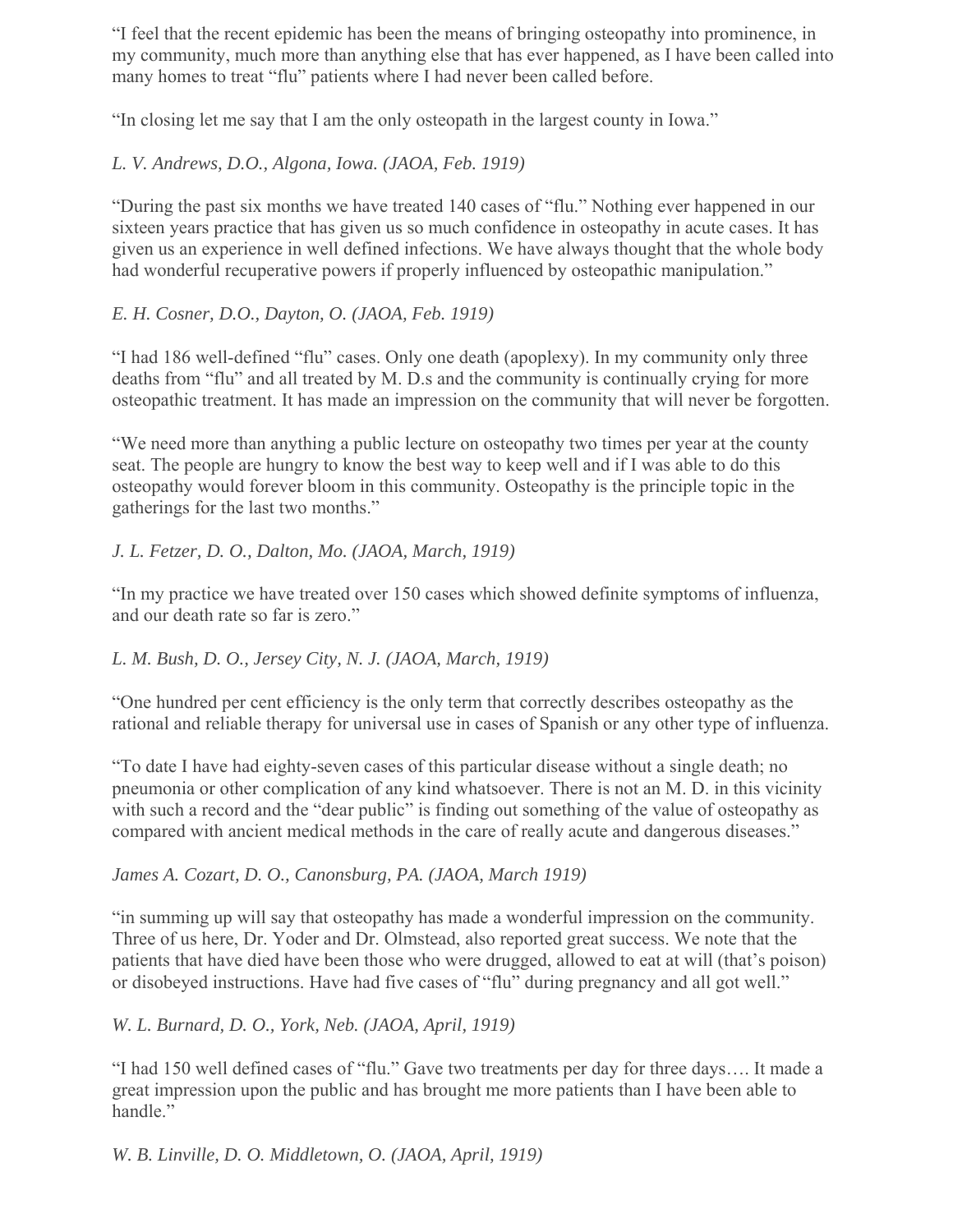*The Journal* from 1919 continues to publish the experiences of osteopathic physicians in the United States up to the present day.

"The 2-year influenza outbreak that occurred between 1918 and 1919 was a worldwide epidemic. Original estimates placed related fatalities at 21 million, 1% of the world's population at that time. Several recent estimates place the number of fatalities at 30 million.

In the United States, more than 28% of the population succumbed to the disease overall. In US military hospitals, the mortality rate averaged 36%, while the mortality rate in US medical hospitals fell between 30% and 40%, with the exception of a rate of 68% in medical hospitals in New York City.

The osteopathic medical profession had few hospitals then, but the American School of Osteopathy, now the Kirksville College of Osteopathic Medicine of A. T. Still University of Health Sciences, in Kirksville, Mo, contacted all their alumni. This effort culminated in 2445 osteopaths responding in treating 110,122 patients with influenza, with a resulting mortality of 0.25%. One of the few osteopathic medical hospitals, 400-bed Massachusetts Osteopathic Hospital, in Boston, also reported a mortality of 0.25% for that period.

Why the difference in outcome? Allopathic medical treatment for patients with influenza consisted of cough syrup and aspirin, treating the fever as a symptom, rather than recognizing fever as the body's response to an infection. And as Andrew Taylor Still, MD, DO, stated in his autobiography, "Fever is a natural and powerful remedy."

In contrast, osteopathic medical treatment for patients with influenza consisted of cough syrup, yes, but also gentle OMT (osteopathic manipulative treatment), resulting in a dramatic difference in mortality. Thomas L. Northup, DO, has reported that the same mode of therapy is effective in patients with pneumonia."

#### *Harold I. Magoun, Jr, D.O., More About the Use of OMT (Osteopathic Manipulative Treatment) During Influenza Epidemics, JAOA, Oct. 2004.*

"A pandemic virus will likely be unaffected by currently available flu vaccines that are modified each year to match the strains of the virus that are known to be in circulation among humans around the world," according to Tommy G. Thompson, secretary of Health and Human Services. Each year, currently available flu vaccines are modified to match virus strains that are known to be in circulation among humans globally. Of concern is that such strains will likely be ineffective against a pandemic virus. Of primary concern, however, is the time required to produce a vaccine against a new virus strain, possibly one that is created by genes of the A(H5NI) strain of avian influenza combining with the genes of a human influenza strain.

"We have a precedent in our own history—the success of osteopathic care of patients with influenza during the pandemic of 1918. In a paper, the first admitted and read before an "old school" medical convention, R. Kendrick Smith, MD, DO, presented statistics showing the "osteopathic conquest of disease in which medicine has failed.

"Dr Smith reported that mortality among a total of 110,120 patients with influenza treated by the 2445 members who reported "authenticated detailed case reports" to the American Osteopathic Association was 0.25%. Mortality due to influenza in patients receiving traditional medical care, however, was ultraconservatively estimated at 5% to 6%. Among patients with pneumonia treated medicinally, mortality was estimated at 33%, and even as high as between 68% and 78% in some large centers. The death rate due to pneumonia among 6258 patients cared for by osteopathic physicians was 10%."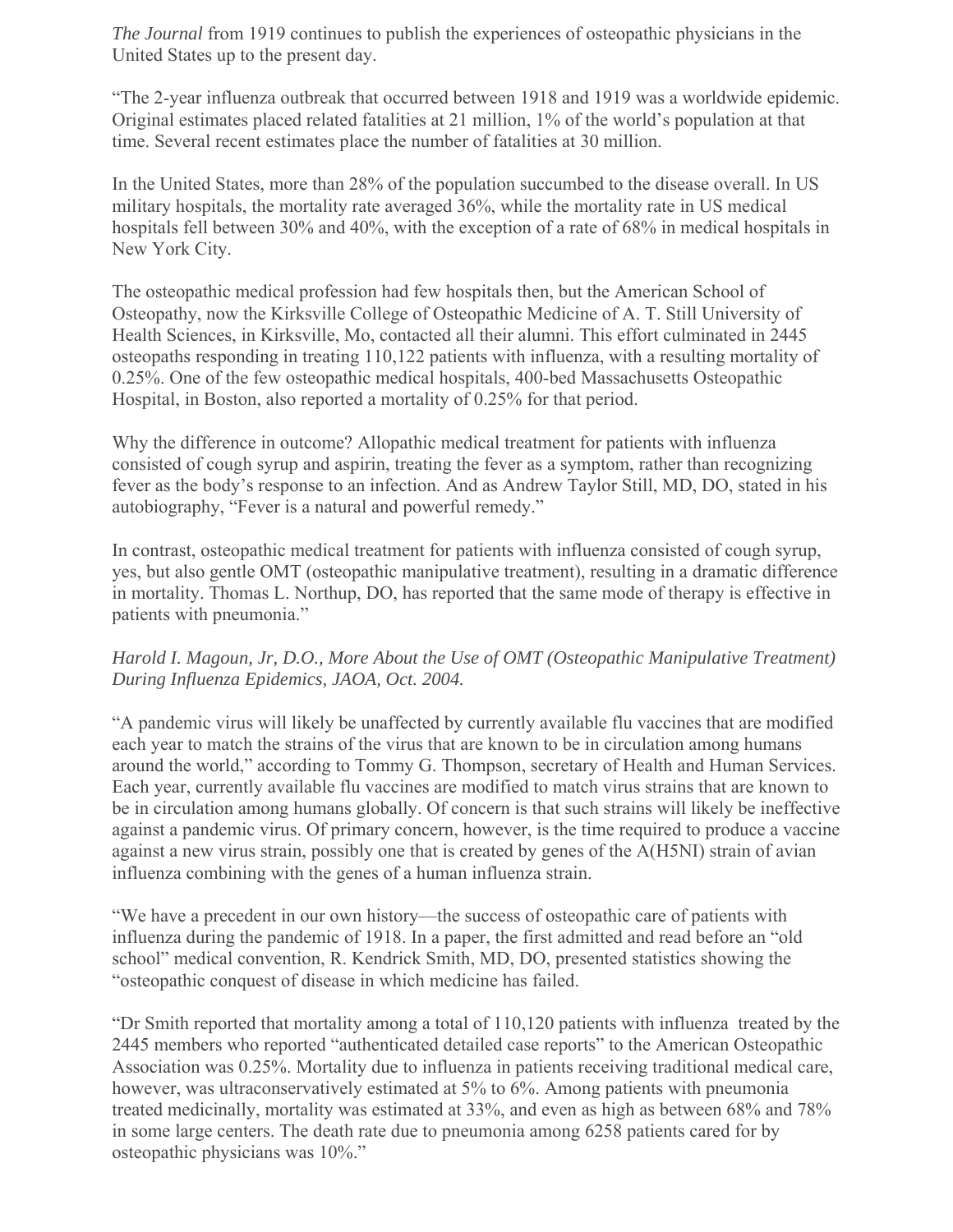*Gilbert E. D'Alonzo, Jr, DO, AOA Editor in Chief, Influenza Epidemic or Pandemic? Time to Roll Up Sleeves, Vaccinate Patients, and Hone Osteopathic Manipulative Skills. JAOA, Sept. 2004.*

"However, the lessons learned within the osteopathic medical profession as a result of the 1917- 1918 pandemic could prove useful once again if (or when) a new influenza pandemic occurs. As AOA editor in chief, Gilbert E. D'Alonzo, Jr, DO, noted in his 2004 editorial, "Influenza epidemic or pandemic? Time to roll up sleeves, vaccinate patients, and hone osteopathic manipulative skills," influenza patients treated osteopathically during 1917-1918 had a 0.25% mortality rate, as compared to the national average of 6% (and 10% for pneumonia patients, compared with 33% to 75% for the national average).

"In 1918, C.P. McConnell, DO, reported that the most effective treatment during the influenza pandemic was begun early in the onset of symptoms (within the first 24 hours) and consisted of carefully applied muscular relaxation and, most importantly, relaxation of the deep and extensive contractions of the deep spinal musculature and mobilization of the spine. These treatments would be repeated two or three times early in the course of the infection, along with traditional supportive measures such as hydration. During later influenza epidemics, such as the 1928-1929 and the 1936-1937 outbreaks, various lymphatic pump treatments and more attention to the cervical and upper thoracic regions were added to this recommended treatment protocol. These treatments, individualized to each patient's needs, were apparently the most commonly applied osteopathic medical procedures during the epidemics."

#### *Michael M. Patterson, PhD, The Coming Influenza Pandemic: Lessons From the Past for the Future. JAOA, Nov. 2005*

"The victims of the deadliest flu pandemic in history were killed when their bodies unleashed an uncontrolled immune reaction as a protective mechanism, say scientists. Patient's lungs rapidly became inflamed and filled with blood and other fluids which eventually drowned them.

"In the latest experiment scientists used re-constructed virus to infect macaque monkeys. They found that the over-reaction of the immune system destroyed the monkey's lungs within weeks.

"Scientists believe the 1918 virus had the same effect on humans. "There was some surprise that it was that nasty. It was the robustness of the immune system that helped victimise them, said Michael Katze, a microbiologist at the University of Washington in Seattle, who took part in the research. "That breaks the paradigm as always thinking of the host response as protective."

It might explain why the 1918 flu virus killed so many healthy adults in their 20s and 30s; conventional influenza prays mostly on babies, the elderly or sick."

#### *Alok Jha, Scientists reveal how world's worst flu killed 50m. The Guardian, Thursday January 18 1007, p.9.*

It seems that the osteopathic profession is denying its past, present and potential future. How can this be and why is it being ignored?

The original discoverer of a "system of natural immunity" was Dr. Andrew Taylor Still, M. D., an American Civil War surgeon in the second half of the  $19<sup>th</sup>$  century in North America. Notice how his discovery was a "system of natural immunity" not a treatment for back pain, tennis elbow or any other muscle and joint problems. This system of natural immunity was before Louis Pasture and other medical scientists that have gone on to fame.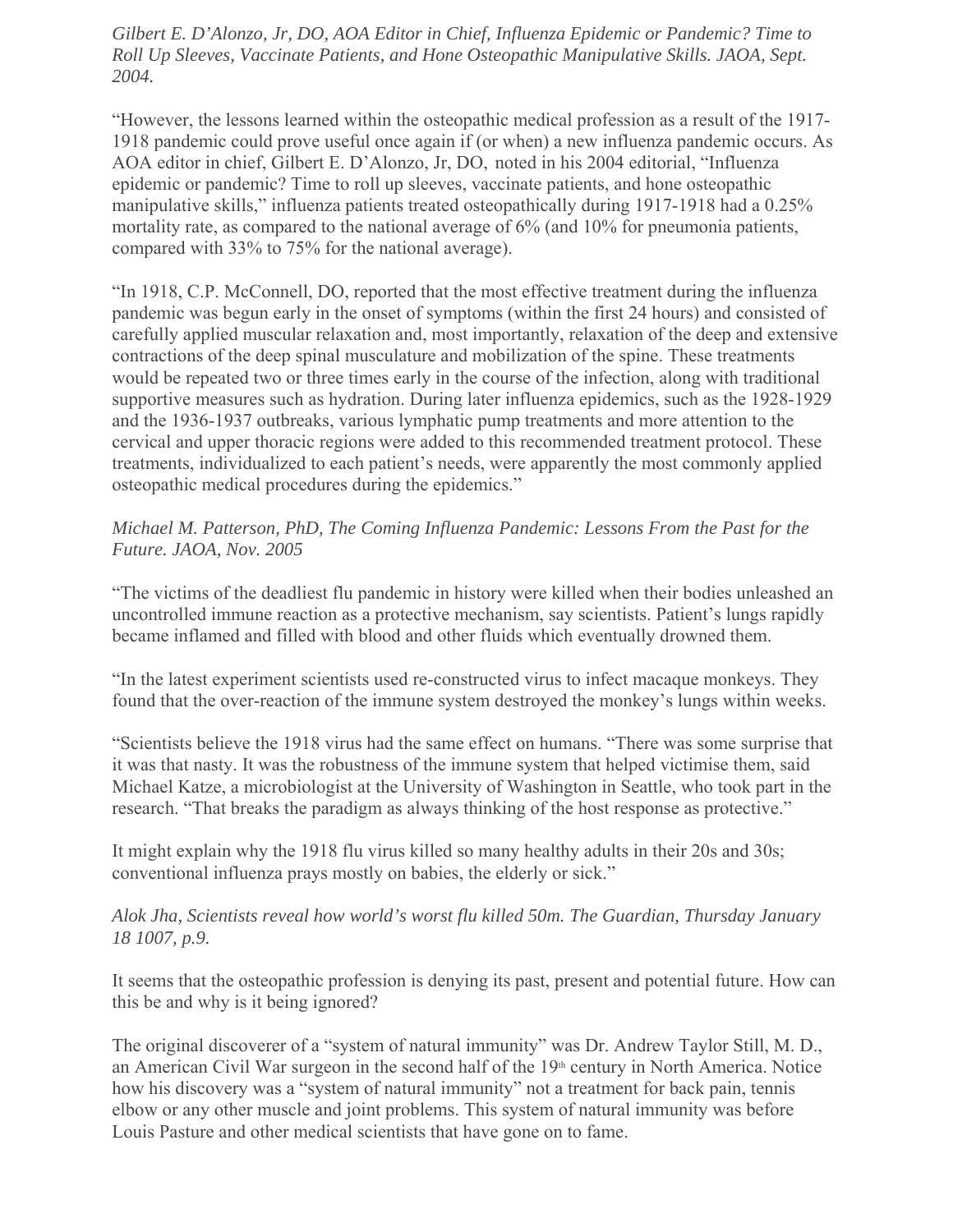

# **How Osteopaths Treated Influenza**

Before we can understand how osteopaths treated influenza a few facts and misconceptions have to be cleared up.

During the late  $19<sup>th</sup>$  and early  $20<sup>th</sup>$  century in the US osteopaths did not manipulate the same way they do today. They were true physicians, the word meaning to return to normal. As I have mentioned, medication and surgery were part of the osteopaths fight against disease in addition to nutrition and exercise. Over the years manipulation has changed from a surgical approach, where you treated what you found based on the anatomy in front of you, to the learning of procedures before you saw the patient and then applying the technique to the patient. What's the difference? In the first case the osteopath would reason with the situation at hand never repeating the same approach twice. In the second case a technique is taught by mimicking the actions of another osteopath. You then apply the technique to the patient. This is not tailor-made for the patient and is ineffective for the patient's personal problem.

Modern manipulation is similar to going to football (soccer) training learning the drills and then trying to repeat the drills exactly as you learnt them during a game. The end result is no game and very dull.

The object of manipulation is to improve circulation (blood and lymph) to and from organs, the movement of joints and muscle and in fact all tissue.

A major misconception about influenza (or any infection) is that the virus causes the symptoms of sweating, headache, sore throat and an overwhelming desire to lie down. It doesn't. People can be carriers of the virus without ill effects.

Briefly this is what seems to happen:

- For various reasons the mucus membrane of the upper respiratory tract becomes weakened and a relative acidosis begins. Usually, a structural disturbance (joint, muscle, circulation, nerve supply etc) from stress, poor nutrition, cognitive dissonance, to name but a few.
- Virus "enters" person.
- Virus settles mainly in nose and throat region.
- Virus enters epithelial cells (ECs): the cells lining the nose and throat.
- Virus kills ECs by RNA disturbance.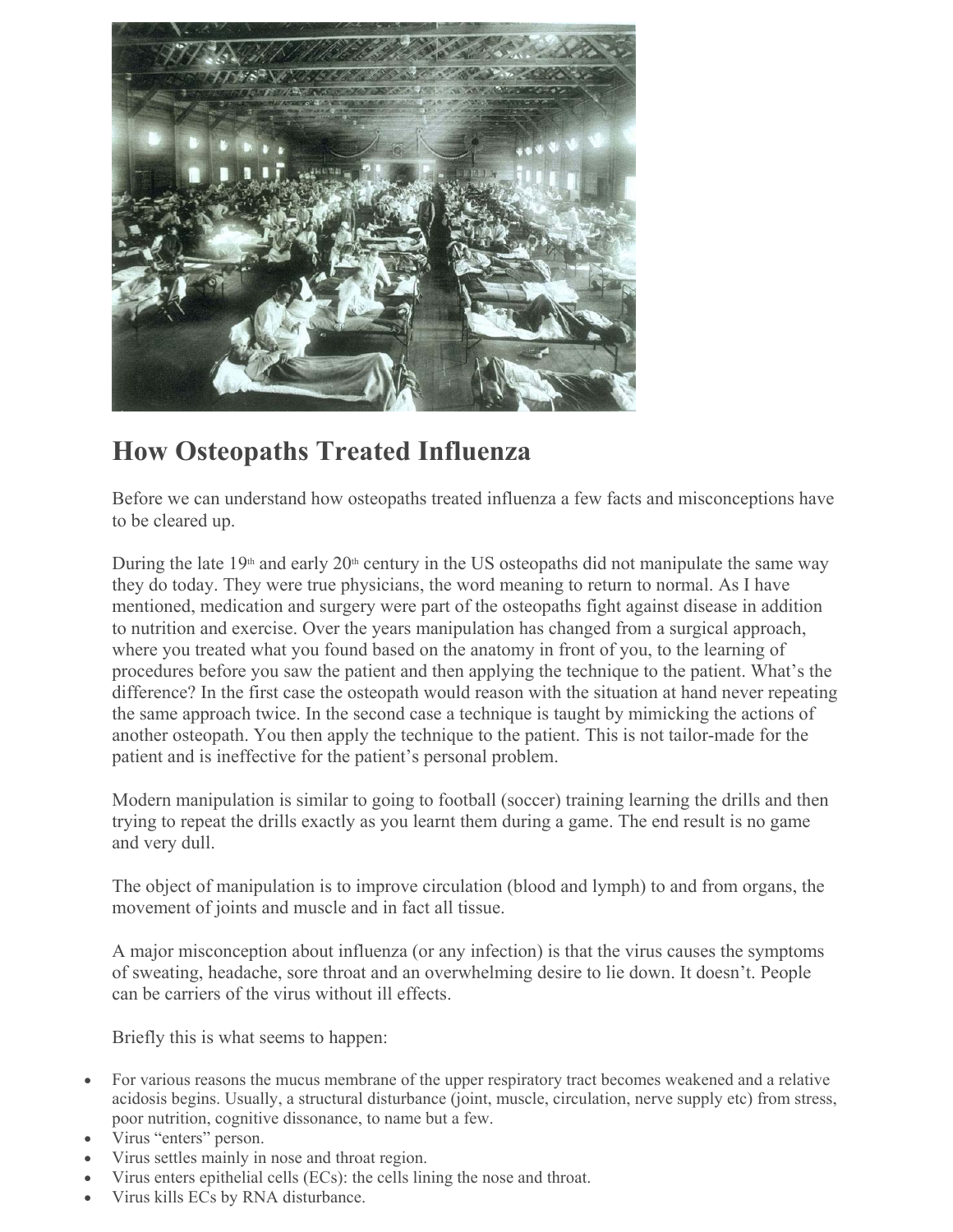- ECs die.
- An accumulation of dead ECs leads to a response from your immune system to clear these dead and dying cells.
- White blood cells are generated from the lymph glands in the body. This is why your glands swell, to produce more white blood cells.
- This is what is known as an inflammatory response.
- Your natural response to everyday dead cells is low so the glands do not swell.
- You enter into a shock and stress situation of sweating, shivering, stiffness, and headache. This is because the whole body is becoming toxic due the accumulation and circulation of dead cells and the subsequent response by your body to destroy them.
- This is known as a Cytokine Storm
- So influenza is the response of the body to the accumulation of dead cells caused by the virus; not the virus itself.

The osteopath helps to keep the circulation and white cells moving at their best to deal with the rapid accumulation of dead ECs. As long as the ECs are cleared at a rate that your body is comfortable with you will not exhibit the signs and symptoms of influenza.

## **How is this achieved?**

The most important aspect is knowledge of anatomy. If a practitioner does not know their anatomy they cannot even begin to understand what to do. The main organiser of your circulation function is a division of the nervous system known as the autonomic nervous system. A subdivision of this is the sympathetic nervous system. It was called sympathetic because it is in sympathy with you in your environment. This part of the nervous system is what makes you blush and causes you to swell in summer and contract in winter.

The osteopath knows how to feel the movement and obstructions to the function of the sympathetic nervous system. This is of paramount importance in the treatment of influenza.

Additionally, because the body is going into a style of shock and stress there is an adrenaline overproduction. It is this overproduction of adrenaline that makes your muscles stiff and quickly results in fatigue and exhaustion. Adrenaline moves the circulation into the muscles and away from the vital organs, liver, kidneys etc. In extreme cases the organs collapse due to poor circulation and an excess of toxins from dead cells and the person dies. Young adults produce more immune cells and adrenaline than infants and the elderly; this was a characteristic of the 1918-19 pandemic.

"…this epidemic was largely a young adult's disease. The life insurance companies report their death claims from this cause average at thirty-three years of age as against fifty-five to sixty years of age of deaths from general causes." H. L. Chiles, D.O., A New Survey of Public Health, (JAOA, Jan. 1919.)

"The physiological picture of influenza centres around one of the smallest but most important and interesting organs of the body – the adrenal gland. …Its nerves come chiefly from the eleventh dorsal segment of the spine, just above the waist line. That is why the first symptom of this disease is usually backache in this region….In the female, it is the partner gland, the pituitary body, that is correspondingly more important. And you will notice there is a marked difference in the "flu" in males compared to females." E. E. Tucker, D. O., New York, N. Y. Spanish Influenza – What and Why? (JAOA, Feb. 1919.)

The osteopath has to literally "decompress the system." Treatment is aimed at reducing obstructions to circulation caused by tight muscles, ribs that are not moving, organs (spleen) that are not pumping, nerve bundles (sympathetic nervous system) that need stretching, and immune (lymphatic) channels that need unblocking. All this happens at once during the treatment and treatment should be two to three times in two to three days.